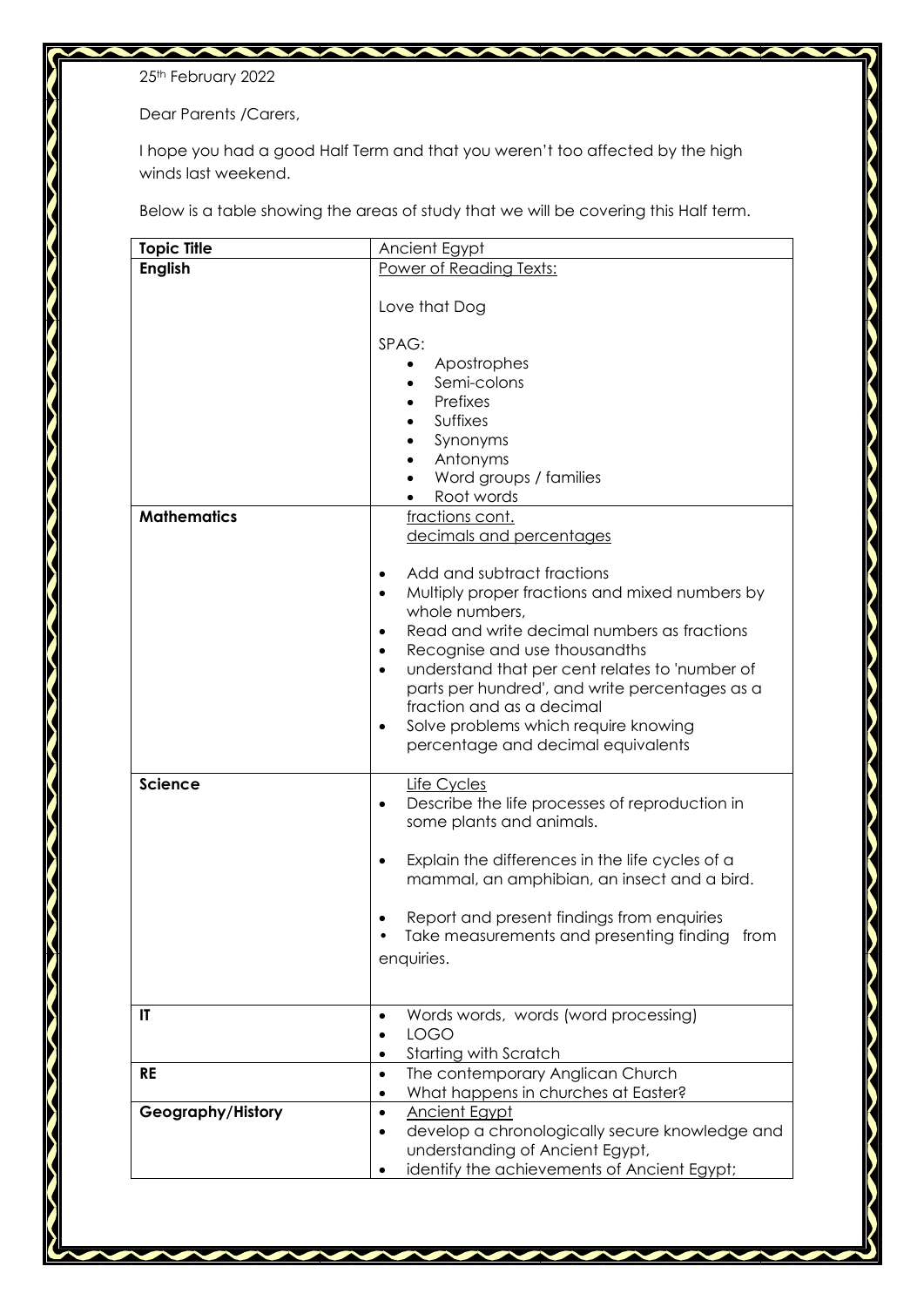|              | note connections, contrasts and trends over time<br>and<br>develop the appropriate use of historical terms.<br>$\bullet$<br>devise historically valid questions about change,<br>$\bullet$<br>cause, similarity and difference<br>understand how our knowledge of the past is<br>$\bullet$<br>constructed from a range of sources |
|--------------|-----------------------------------------------------------------------------------------------------------------------------------------------------------------------------------------------------------------------------------------------------------------------------------------------------------------------------------|
| <b>PE</b>    | Striking and hitting Games taught by Gary Bird<br>Gymnastics                                                                                                                                                                                                                                                                      |
| DT/Art       | Make a moving model shaduf<br>$\bullet$<br>Acrylic paintings based on botanical drawings.<br>Marianne North                                                                                                                                                                                                                       |
| <b>RHSE</b>  | A World Without Judgement: Inclusion and<br>$\bullet$<br>Acceptance                                                                                                                                                                                                                                                               |
| <b>Music</b> | Taught by Mr Poppleton                                                                                                                                                                                                                                                                                                            |
| French       | Taught by Madame Sandra                                                                                                                                                                                                                                                                                                           |

## **Dates to remember:**

## **Please check the calendar on the website and the newsletter as events are added regularly.**

Thursday 3rd March **–**World Book Day Dress up as an animal book character 4th March Author Visit: Paul Geraghty 14th-18th March – Science Week 15th March – Parents Consultations 23rd March – Parents Consultations 24th March – Trip to the Science Museum 25th March – School Disco 21st-25th March – Book Fair 30th March – Whole school Easter Service in All Saints Church Friday 1st April – break up for Easter

## **Other useful information:**

- PE lessons will take place on **Wednesday and Friday**. On these days the children are to wear their clean PE kits to school and remain in them all day. If your child is unable to participate in PE for a medical reason, a note must be provided.
- $\leftrightarrow$  Ms Smith will continue to support individuals and groups in our class over the week.
- Homework will be sent home on **Thursdays** and returned on a **Tuesday**. This will usually consist of a maths activity, a comprehension or SPAG activity, topic activities and spelling. As last Term, homework can be found on MyUSO. Please complete work in the Blue Homework books and return to school on Tuesdays for marking. Please don't hesitate to contact me if you have problems with this and I will endeavour to do my best to help.
- ❖ Spellings will be set for Mondays and will be tested on the following Friday.
- Times table tests continue on Thursdays.
- $\bullet$  Labelled water bottles should be brought to class on a daily basis. Due to Covid 19 restrictions, the water fountains are out of action so water bottles are really important for the children. The children are very welcome to leave their water bottles at school.